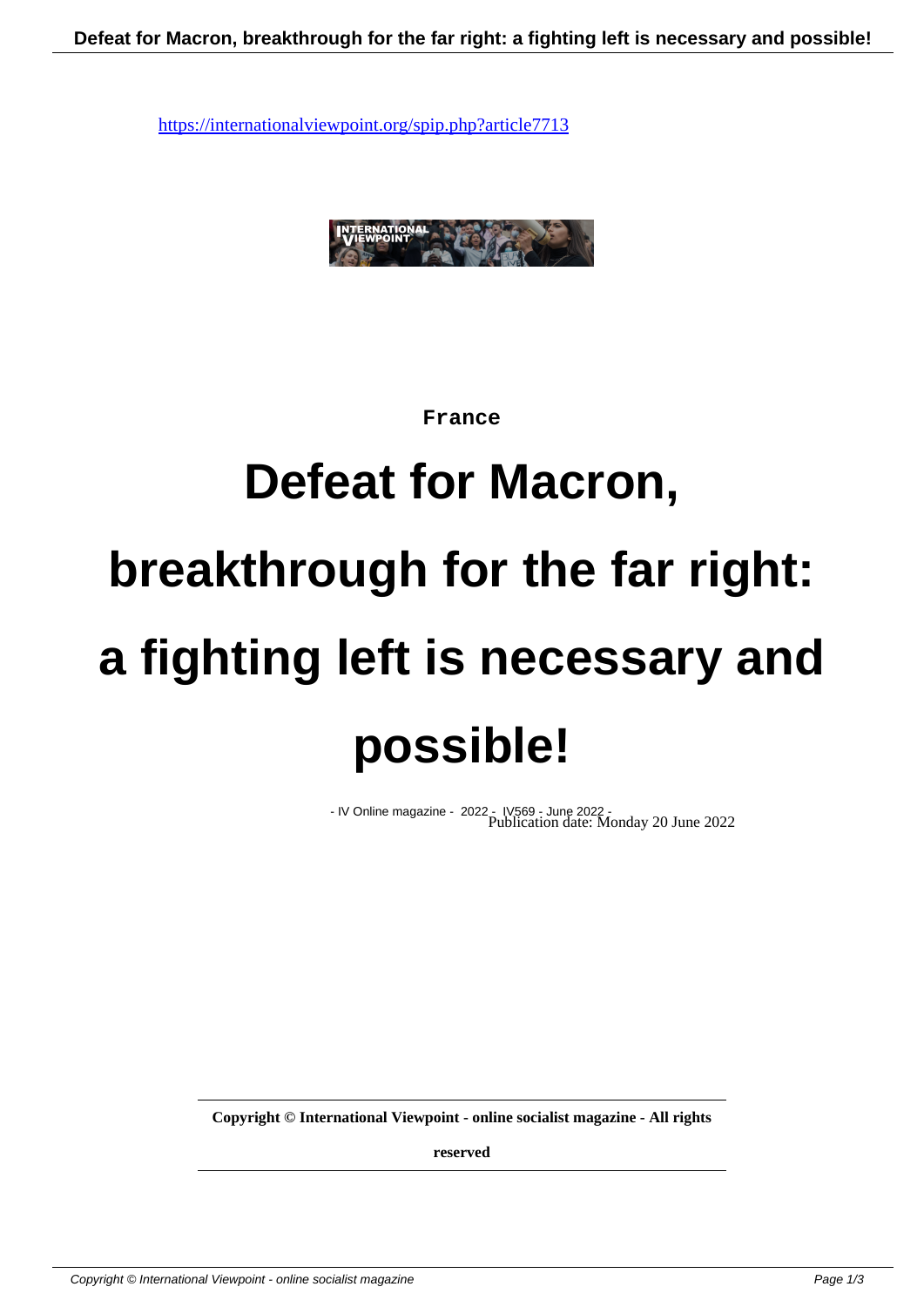**The results of the second round of the legislative elections are a defeat for the current government. Emmanuel Macron is indeed far from obtaining an absolute majority of in parliament, confirming his illegitimacy and his status of "badly elected president".**

The defeats of several leading Macronists, from Richard Ferrand to Christophe Castaner including Amélie de Montchalin, who join Blanquer defeated in the first round, testify to the rejection of Macron and his ilk. [1]

The composition of the National Assembly presages a continuation and amplification of the situation of political instability, with a minority "presidential majority" unable to govern alone. Given policies he pursued dur[in](#nb1)g his first term and the radically anti-NUPES campaign between the two rounds, Macron will undoubtedly seek support to his right, hardening his policies even further.

The democratic crisis is continuing and growing, with a very high abstention rate and a significant distortion of votes due to the voting system, which still does not include any form of proportional representation. Abstention is particularly high among young people and the working classes, who felt little interest in a campaign that the government did everything to make inaudible.

The NUPES scores are in line with the results of the first round of the legislative elections - and of the presidential elections - and show the existence of a significant and positive dynamic on the left. The FI has five times more MPs, which confirms the presence of a significant rejection "on the left" of Macron and neoliberal policies, and of an aspiration for more social justice, ecology and democracy, and even of a hope for a better world. Despite our criticisms of the NUPES, we welcome the fact that millions of people have seized on its candidates to express their anger against Macron and to send a large number of MPs representing a left breaking with social liberalism to the Assembly.

But the scores of the far right should alert us. With more than 80 MPs, the Rassemblement National has achieved a historic score, and confirms its process of "normalization", with a real presence in several regions (in the north, east and south-east) and breakthroughs in others. The RN will certainly have fewer MPs than the left, but its capacity to cause harm will be considerably amplified, as it seeks - unfortunately with success - to take advantage of the political instability and the democratic and social crisis. The fascist threat is there, and the current government bears a heavy responsibility, through its policies and speeches, for this dangerous phenomenon.

We must do everything possible to ensure that the political crisis that is about to unfold does not benefit the most reactionary forces. Hence the challenge of preparing, from today, the struggles of tomorrow, relying among other things on the militant dynamics generated by the campaigns of some of the NUPES candidates, in order to constitute or perpetuate collectives ready to lead the coming battles against authoritarian neo-liberalism, starting with the defence of our pensions, which should be a struggle of the whole political and social left, as well as that for the defence and revival of public services.

In a situation where the danger of the extreme right is asserting itself, there is also an urgent need to build tools of resistance and organization for our social camp, including at the political level. We need a broad political force to defend the interests of the vast majority of the population and the perspective of another society, free from capital and social and ecological disasters. It is time to build this fighting left in the coming months!